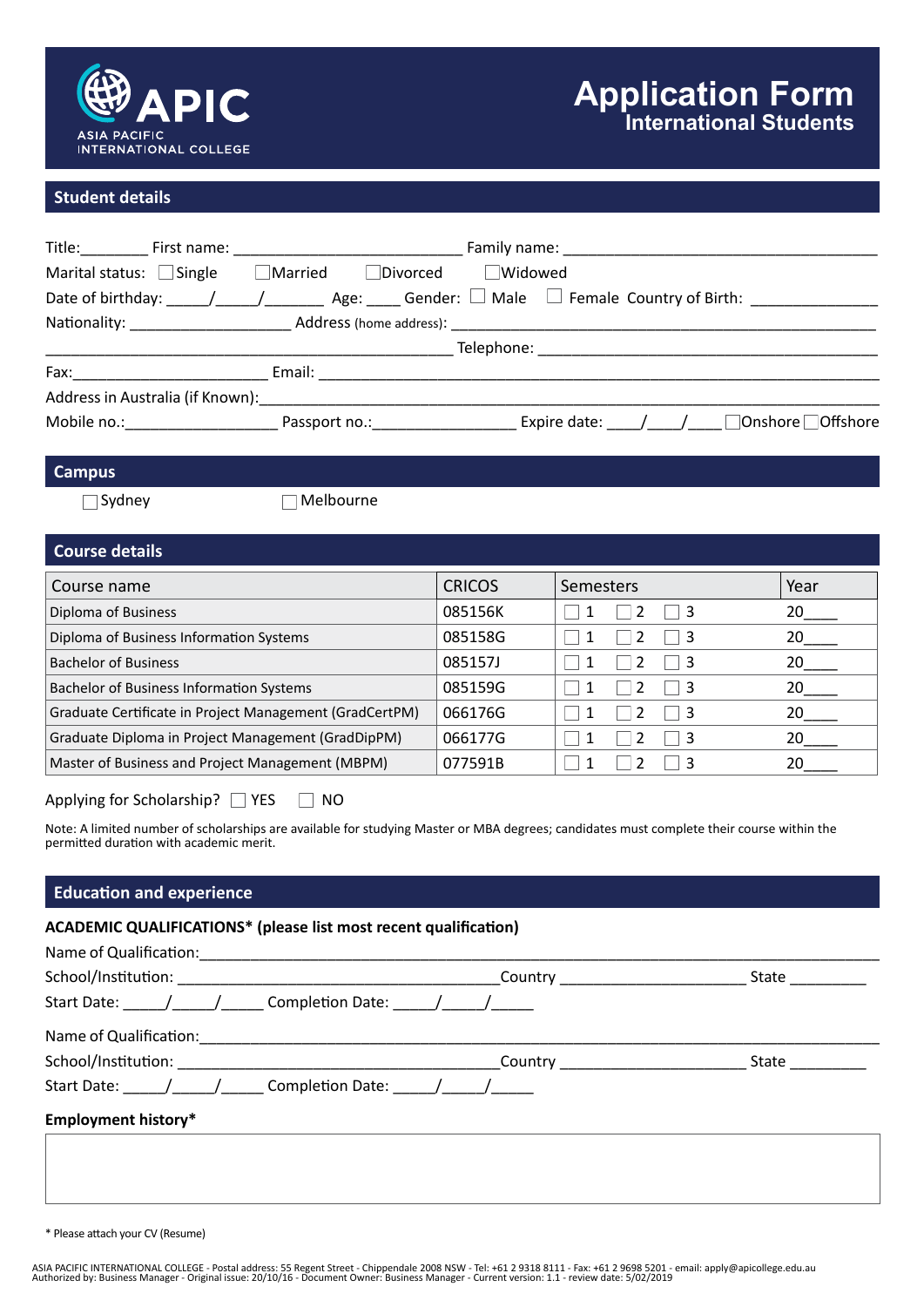| <b>Agent Details</b>                                                                                                                                                       |             |                               |               |
|----------------------------------------------------------------------------------------------------------------------------------------------------------------------------|-------------|-------------------------------|---------------|
| Did an agent assist you with the enrolment? $\Box$ YES<br>$\Box$ NO                                                                                                        |             |                               |               |
| <b>Visa and insurance details</b>                                                                                                                                          |             |                               |               |
| Put a tick $(\checkmark)$ in the box for the Visa you are currently holding or will travel on:<br>$\Box$ Visitor (tourist) $\Box$ Working Holiday<br>Student               |             | Other                         |               |
| If you are travelling on a Student Visa, the Australian Government requires you to have Overseas Student Health Cover (OSHC).<br>Do you require OSHC? $\Box$ YES $\Box$ NO |             | Cover required: $\Box$ Single | $\Box$ Family |
| If you require family cover, please list your dependant(s) name(s)                                                                                                         |             |                               |               |
|                                                                                                                                                                            | $\Box$ Male | Female                        | DOB: $/$ /    |
|                                                                                                                                                                            | Male        | Female<br>$\mathbf{L}$        | DOB: $/$ /    |
|                                                                                                                                                                            | $\Box$ Male | Female<br>$\mathbf{L}$        | DOB: $/$ /    |
|                                                                                                                                                                            | Male        | Female                        | DOB:          |

#### **References**

Please organise for at least two referees to write to the Academic Management Office of the College to provide confidential testimonials (in sealed envelopes) on your behalf. The testimonial should be in original form, signed and dated by the referee on an official letterhead with all the necessary details so that the College can verify the authenticity of the same via phone or fax. Email testimonials may be acceptable at the discretion of the Academic Management Office.

#### **Applicant declaration**

I declare that the information submitted in this application is correct and complete. I acknowledge that my admission and continued enrolment will be subject to APIC's.

General Regulations and Policies as well as the School of Business Management applicable Resolutions. I agree that the College may obtain official records from my previous employers or universities I attended. I undertake to advise the College immediately of any changes to the information submitted in this application.

I consent to the above information being maintained in the College's records for administration and academic purposes and reported to the regulatory authorities for official purposes.

I understand that APIC may be required to report to the relevant government authorities the progress of my application and or subsequent student status. I consent to my information being held securely by the relevant regulatory authority and that my information may be disclosed to the Australian Taxation Office. APIC will not otherwise disclose the information without my consent unless required or authorised by law.

I declare that I have read and understood APIC's fee schedule, conditions of enrolment, privacy statement and refund policy and have familiarised myself with other relevant policies located on the APIC website and agree to be bound by them. I undertake to advise APIC immediately of any changes to the information submitted in this application.

I have fully read and understood the College terms and conditions. I declare that I have the financial capacity to meet course fees and agree to pay these fees as they become due and I have read, fully understood and accept the College's terms and conditions.

(All applicants **MUST** sign this declaration)

| I (Applicant Name)    | have fully read and understood the College |
|-----------------------|--------------------------------------------|
| terms and conditions. |                                            |

| <br>-----<br>Sigr<br>FUL.<br>. ה | ua<br>ີ |  |  |
|----------------------------------|---------|--|--|
|                                  |         |  |  |

If fees are being paid by another person(s) or company: I  $\overline{a}$ person(s) / company paying fees – please print) declare that I have the financial capacity to meet course fees and agree to pay these fees as they become due and I have read, fully understood and accept the College's terms and conditions.